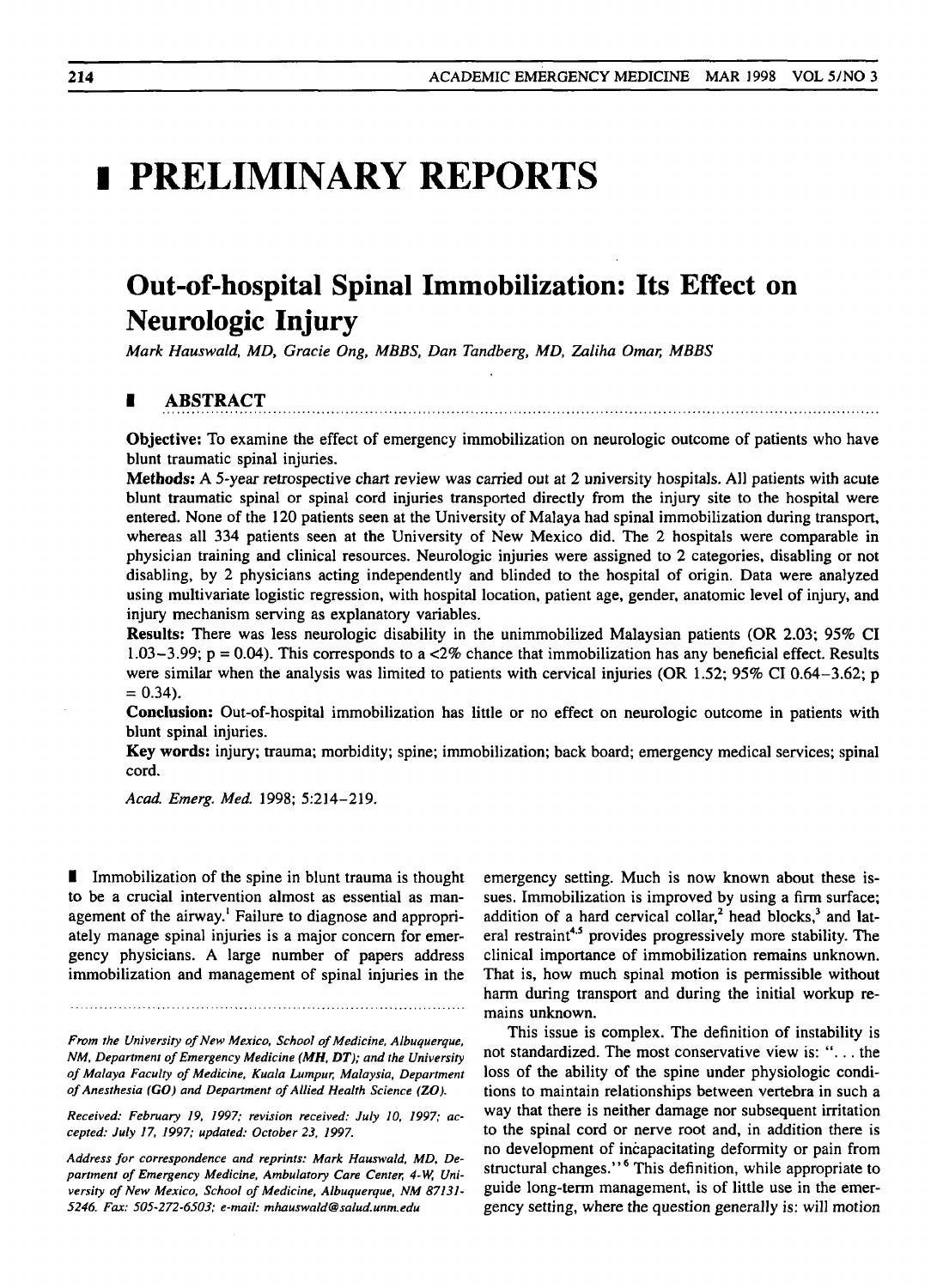make the neurologic lesion worse? Furthermore, neurologic lesions are dynamic, some deteriorate due to swelling and microvascular injury,<sup>7,8</sup> and some improve as edema and neuropraxia resolve, irrespective of immobilization. Other neurologic injuries are irrevocable at the time of the injury, and not affected by subsequent movement. In the face of these uncertainties and considerable medicolegal pressure, physicians have opted for extraordinarily conservative management. Patients are fully immobilized at the injury site if there is any suggestion that the neck or back could be injured.' Immobilization is usually continued in the ED until the spine is "cleared" by multiple imaging procedures.<sup>9,10</sup> Authors have claimed that without adequate long-term immobilization, 10% to 25% of all patients with spine injuries will deteriorate.<sup>5,11</sup> These claims, however, have little scientific support.

Conservative treatment is not necessarily benign. Immobilization is uncomfortable,<sup>12,13</sup> takes time, and delays transport. Immobilized patients are difficult to examine and treat. Immobilization increases the risk of aspiration and pressure sores. Cervical collars increase intracranial pressure.14 Given these problems, it would be useful to know how often not immobilizing patients would result in increased neurologic injury. A low incidence of these "acutely unstable" injuries would justify more liberal guidelines for allowable spinal motion following trauma. A high incidence of injuries that might benefit from immobilization would require more a conservative approach.

Some spinal injuries are undoubtedly truly biomechanically and neurologically unstable and will develop increased neurologic injury with movement. Others are undoubtedly biomechanically stable but neurologically fragile; these will suffer more neurologic injury by delaying resuscitation. Standard practice assumes that immobilization is generally protective and that patients with spinal fractures will have a higher incidence of neurologic injuries if immobilization is not carried out. However, this hypothesis has never been tested. It is no longer possible to derive a meaningful estimate of effect of spinal immobilization in the developed world because of the universal adoption of early, preventive immobilization and widespread publicity regarding the "need" to protect the spine until ambulance personnel arrive. We derive this estimate by comparing the percentages of spine-injured patients who had neurologic injuries from **2** sites: the University Hospital, University of Malaya in Kuala Lumpur, Malaysia, which is not served by an out-of-hospital emergency medical services (EMS) system, and the University of New Mexico Hospital in Albuquerque, NM, which is served by an extensive EMS system.

# ■ **METHODS**

**Study Design:** A retrospective chart review of all patients admitted to the inpatient service or ED of our **2**  hospitals with spinal or spinal cord injuries between January 1988 and January 1993 was performed. Permission for the study was provided by the Ethical Sub-committee of the Medical Advisory Board of the University Hospital, Kuala Lumpur, Malaysia, and by the institutional review board of the University of New Mexico, School of Medicine, Albuquerque, NM.

**Setting and Population:** Study cases were identified by searching for bony spine or spinal cord injuries by International Classification of Disease Version 9 (ICD-9) codes contained in hospital computerized databases. Compression fractures due to osteopenia or other disease were excluded. Patients who died were included unless the cause of death was clearly unrelated to the spinal injury; these cases were almost exclusively patients with massive head or other injuries who died in the first **24** hours.

During the period 1988 through 1993, approximately 12,700 trauma patients were admitted to inpatient services at the U.S. hospital and 16.600 to the University of Malaysia. Both statistics include transfer patients. The U.S. figures exclude patients with bums, drownings, and isolated injuries who were admitted to services other than the trauma service. The Malaysian data include the latter cases. All the patients taken to the **U.S.** hospital, but none of those taken to the Malaysian hospital, had their spines immobilized at the injury site. The catchment area of the University of Malaya Hospital lacks emergency ambulance coverage. The hospital operates an ambulance, but it is used almost exclusively for medical patients. Trauma patients are transported by passersby, police, and coworkers, none of whom have training in spinal immobilization. None of the ED staff could remember any patients who had been immobilized in Malaysia. Other differences **be**tween our sites are small. The level of training of Malaysian physicians is comparable to that of their counterparts in the United States, particularly in the essential specialties where training was commonly outside of Malaysia until recently. The **2** hospitals have similar radiologic, resuscitative, and surgical abilities. All patients who were admitted to either facility after June 1990 with a neurologic deficit were treated with high-dose methylprednisolone.<sup>15</sup>

**Study Protocol:** All patients with blunt injuries to the spine or spinal cord who were transported directly from the injury scene to a study hospital were entered into the database. Compression fractures due to osteopenia or disease were excluded. Information regarding hospital, patient age. gender, level *of* deficit, mechanism of injury, and type of neurologic injury was collected. Ages were grouped by decade for use in the regression model. The level of injury was classified into cervical, thoracic, or lumbosacral depending on the highest vertebra injured. The mechanism of injury was grouped into 1 of **4** cate-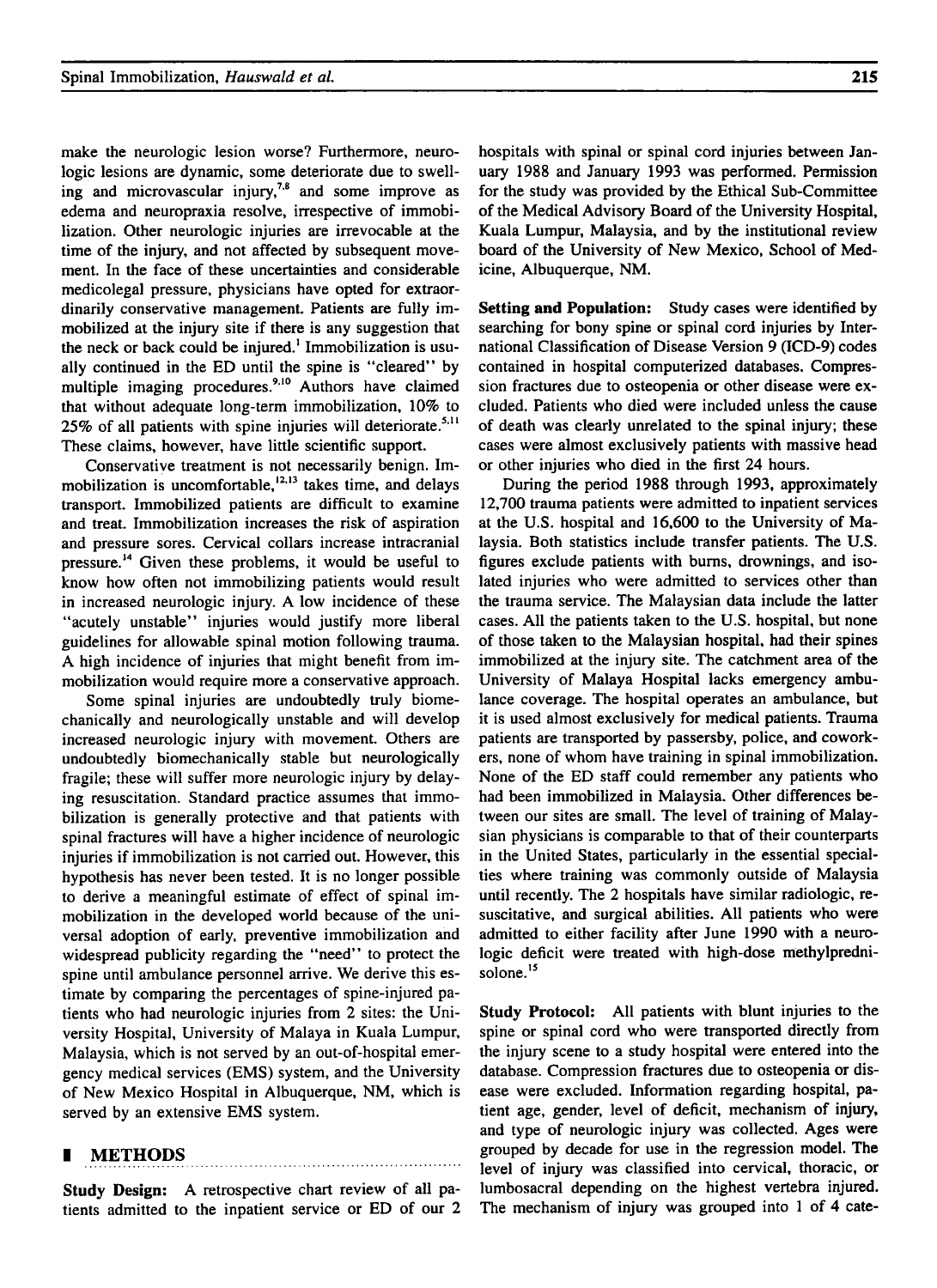**TABLE 1** Anatomic Distribution of Injuries

|                                      | Disability   | No       | Total      |
|--------------------------------------|--------------|----------|------------|
| Cervical                             |              |          |            |
| Immobilized (United<br>States)       | 34 (30%)     | 79 (70%) | 113 (100%) |
| Unimmobilized<br>(Malaysia)          | 10 (25%)     | 30 (75%) | 40 (100%)  |
| Thoracic                             |              |          |            |
| Immobilized (United<br>States)       | 22(21%)      | 85 (79%) | 107 (100%) |
| Unimmobilized<br>(Malaysia)          | 2<br>(6%)    | 31 (94%) | 33 (100%)  |
| Lumbosacral                          |              |          |            |
| Immobilized (United<br><b>States</b> | 14 (12%)     | 99 (88%) | 113 (100%) |
| Unimmobilized<br>(Malaysia)          | 1<br>$(2\%)$ | 46 (98%) | 47 (100%)  |

gories: falls from a height; motor vehicle crashes (MVCs); high-velocity-low-mass impacts (primarily patients assaulted with blunt objects and those struck by falling objects): and other.

The dependent variable, neurologic injury, was classified as disabling or not disabling based on the last hospital note. Patients with complete quadriplegia or paraplegia, inability to ambulate without assistance, incontinence, or the need for chronic catheterization, and those who died were classified as having disability. Patients with no neurologic injury were classified as not having disability. The remaining charts were reviewed by 2 physicians acting independently and blinded to the hospital of origin. These patients were classified into the 2 groups based on whether the physicians thought the injury would interfere with normal functioning.

Data Analysis: Comparison between patients from the United States (all who had spinal immobilization) and Malaysia (none of whom had spinal immobilization) was performed using  $\chi^2$  and 1-way analysis of variance as appropriate. Multivariate logistic regression of the association between the collected variables and disability was used for analysis.<sup>16,17</sup> The level of deficit and the mechanism of injury were coded as separate binary variables. All of the independent variables were included in the model. Odds ratios (ORs) and 2-sided 95% confidence intervals (CIS) were calculated. We also repeated the analysis using only patients with cervical injuries.

Data management was carried out using Quattro Pro version 5.00 spreadsheet software (Borland International, Scotts Valley, CA). Statistical computations were performed with Statgraphics Plus version 7.0 (Manugistics Inc., Rockville, MD) and LogXact-Turbo version 1.1 (Cytel Software Corporation, Cambridge, MA). We used 2-tailed tests and an  $\alpha$  of 0.05 throughout.

# **I** RESULTS

The anatomic distributions of injuries were similar in the 2 sites and to that published in the literature (Table 1).<sup>18</sup>

Malaysian and US patients were similar in terms of age and level of injury. Patients in Malaysia were more likely to be male and to have been injured in a fall rather than an MVC (Table 2).

There were 24 patients who had injuries that required physician classification. The 2 physicians grouped these with complete agreement (Table 3), resulting in 21% of the patients (70/334) from the United States and  $11\%$  of the Malaysian patients **(1** 3/120) being classified as having disabling injuries.

The OR for disability was higher for patients in the United States (all with spinal immobilization) after adjustment for the effect of all other independent variables (2.03; 95% CI 1.03-3.99;  $p = 0.04$ ). The estimated probability of finding data as extreme as this if immobilization has an overall beneficial effect is only 2%. Thus, there is a 98% probability that immobilization is harmful or of no value. The level of neurologic deficit was the only independent predictor of bad outcome (Table **4).** We repeated this analysis using only the subset of patients with isolated cervical level deficits. We again failed to show a protective effect of spinal immobilization (OR 1.52; 95% CI 0.64 $-3.62$ ; p = 0.34).

## **I** DISCUSSION

These results undoubtedly seem counterintuitive to most physicians who have been taught that spinal motion

**I TABLE 2** Characteristics **of** the Patients from the United States and Malaysia ..............................................................................

|                           | Immobilized | Unimmobilized | p-value |
|---------------------------|-------------|---------------|---------|
| Number of patients        | 334         | 120           |         |
| Average age               | 34 уг       | 35 yr         | 0.31    |
| Gender-male               | $256(77%)*$ | 106 (88%)     | 0.009   |
| Level of injury           |             |               | 0.52    |
| Cervical                  | 113 (34%)   | 40 (33%)      |         |
| Thoracic                  | 107 (32%)   | 33 (28%)      |         |
| Lumbosacral               | 113 (34%)   | 47 (39%)      |         |
| Mechanism                 |             |               | 0.0001  |
| Fall                      | 66 (20%)    | 63 (53%)      |         |
| Vehicle crash             | 248 (74%)   | 45 (38%)      |         |
| Low-mass<br>impact        | 9(3%)       | 8<br>(7%)     |         |
| Other                     | 11<br>(3%)  | (3%)<br>4     |         |
| Significant<br>disability | 70 (21%)    | 13 (11%)      | 0.02    |

\*Percentages are relative to each hospital's total.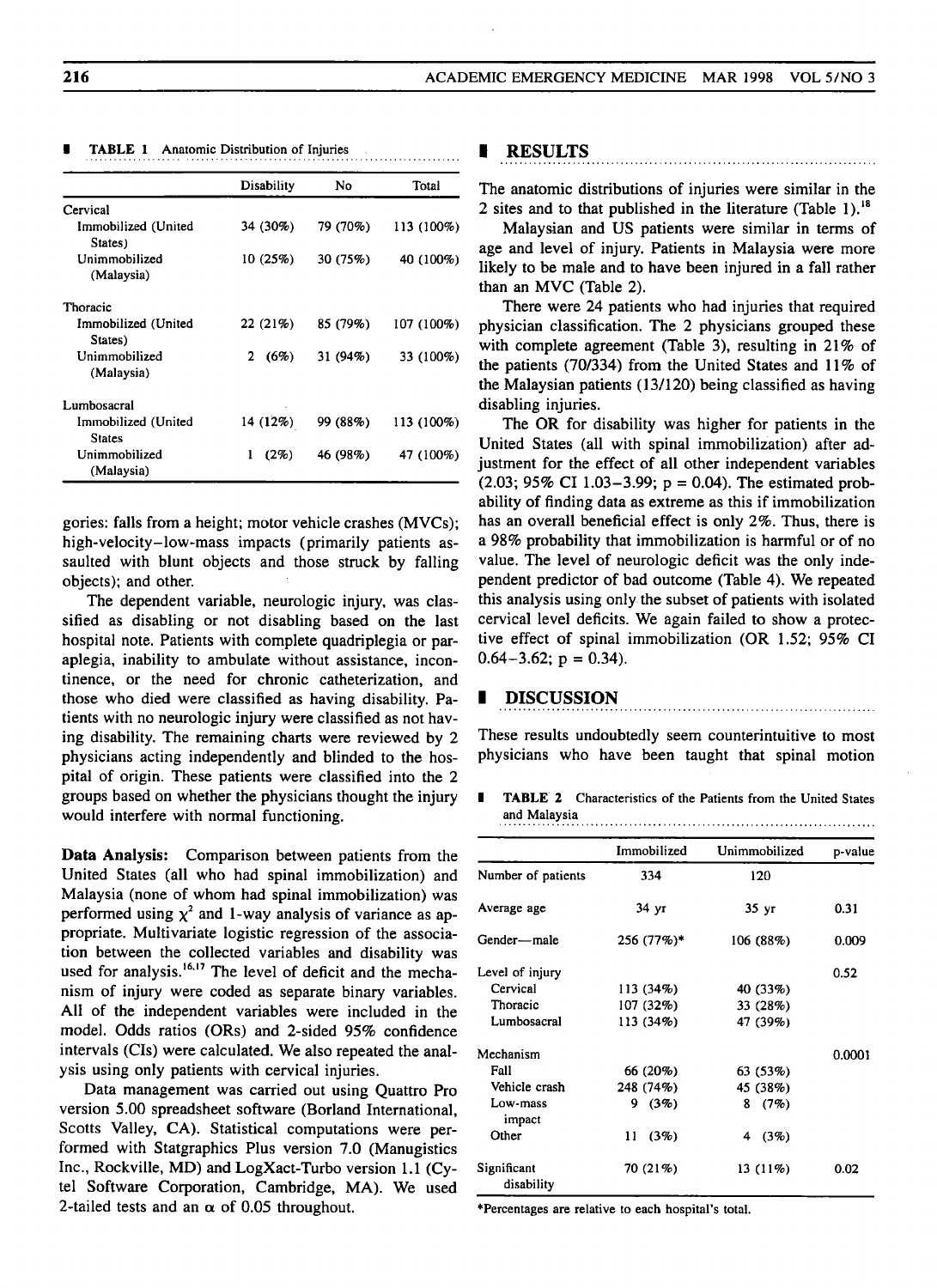causes neurologic injury. However, technically only the transfer of energy can physically alter material. Acute neurologic injury occurs when excessive energy is deposited in the spinal cord or its vascular structures. This energy is a product of force multiplied by time. "Excessive" energy is directly related to the failure strength of the material. Over the length of time experienced during an injurious event, the spine is quite strong and massive amounts of energy are required to fracture or otherwise significantly injure it. The cervical spine will fracture when  $>2,000-6,000$  N (Newton or meter-kg/sec<sup>2</sup>, 1 N = **0.225** pounds of force)'' is applied; the lumbar spine requires  $>4,200$  N to fracture, even in elder individuals.<sup>20</sup> Muscles and ligaments<sup>21</sup> reinforce the bone. Even the spinal cord itself is capable of absorbing significant energy without suffering damage. $^{22}$  Energy deposition during an injury is a complex process. Subjects ejected from vehicles, the most common cause of disability in our sample, undergo repetitive impacts. In most cases the maximal impact is early in the event as the victim contacts the vehicle structure or the ground. It is presumably at these times that most **of** the injury is inflicted. Subsequently, multiple impacts occur between the subject and the ground. Even in the simple case of a restrained subject and direct linear deceleration while in a sitting position, the initial acceleration is followed by a series of repetitive oscillatory movements.<sup>23</sup> In these circumstances the energy deposited by moving the patient after the event will be much less than the energy deposited at the scene by secondary impacts.

There are good physical and biomechanical reasons why immobilization immediately after the injurious event has little effect. Movement within the spine's normal range of motion requires little energy and is hence unlikely to result in significant energy deposition to the cord. Even the force generated across the spine by hanging a completely unimmobilized **4-kg** head off the end of a stretcher is only equal to approximately 40 N, which is orders of magnitude less than that experienced during the original event.

As the spine is moved, changes in force vectors occur. The spinal elements (bone, ligament, muscle, and disc) interact to transfer energy to all the component parts. $24$ This serves to minimize energy deposition to any one component. When force is applied rapidly, the energy is focused due to wave effects, thus enhancing injury.25 However, the definition of instability that is used to guide long-term care of the patient is based on the risk of gradual slippage due to gravity and active motion. It is hardly surprising that this definition has little relevance in the acute setting when the biomechanical factors are completely different.

The difference in neurologic disability between immobilized patients in the United States and unimmobilized patients in Malaysia was statistically significant. It may **I TABLE 3 Physician-classified Patients-Verbatim Discharge Diagnosis**  ..............................................................................

| Neurologic Finding                    | Location             |
|---------------------------------------|----------------------|
| Injuries judged not disabling         |                      |
| Moderate leg weakness, ambulatory     | <b>United States</b> |
| Hypoesthetic thumb                    | <b>United States</b> |
| Paresthesias only                     | <b>United States</b> |
| Mild hypaesthesia 1/3 right leg       | <b>United States</b> |
| Mild hand weakness                    | <b>United States</b> |
| Decreased right arm sensation         | <b>United States</b> |
| Almost normal at discharge            | <b>United States</b> |
| Weak deltoids                         | <b>United States</b> |
| Weak toe                              | <b>United States</b> |
| Mild diffuse hypaesthesia             | <b>United States</b> |
| Paresthesias                          | <b>United States</b> |
| Mild weakness left leg                | <b>United States</b> |
| Sacral 1 root injury                  | <b>United States</b> |
| Right foot drop                       | Malaysia             |
| Slight right arm weakness             | Malaysia             |
| Right arm partial brachial palsy      | Malaysia             |
| Slight left arm weakness              | Malaysia             |
| Sensory change, no objective findings | Malaysia             |
| Injuries judged disabling             |                      |
| Right arm paralysis and anesthesia    | <b>United States</b> |
| Severe right arm weakness             | <b>United States</b> |
| Right hemiparesis                     | <b>United States</b> |
| Anesthetic left leg                   | <b>United States</b> |
| Severe hypoesthesia left leg          | <b>United States</b> |
| Complete left cervical plexus injury  | <b>United States</b> |

#### **TABLE 4** Logistic Regression Analysis

|                       | Odds  |                        |         |
|-----------------------|-------|------------------------|---------|
|                       | Ratio | Confidence<br>Interval | p-value |
| Spinal immobilization | 2.03  | $1.03 - 3.99$          | 0.04    |
| Gender—male           | 1.69  | $0.86 - 3.32$          | 1.13    |
| Age (by decade)       | 0.96  | $0.81 - 1.14$          | 0.65    |
| Level of injury       |       |                        |         |
| Cervical              | 3.82  | 1.98-7.37              | 0.0001  |
| Thoracic              | 1.99  | $0.98 - 4.00$          | 0.06    |
| Lumbosacral           | 0.34  | $0.19 - 0.62$          | 0.0005  |
| Mechanism             |       |                        |         |
| Fall                  | 0.60  | $0.14 - 2.54$          | 0.49    |
| Vehicle crash         | 0.91  | $0.23 - 3.56$          | 0.90    |
| Low-mass impact       | 0.38  | $0.03 - 4.77$          | 0.45    |
| Other                 | 1.32  | $0.34 - 5.08$          | 0.69    |

be that immobilization increases the risk of neurologic injury secondary to tissue hypoxia, perhaps by delaying resuscitation or perhaps the benefit of immobilization is so small that it is unmeasurable given our sample size.

Previous studies have estimated that three fourths of cervical fractures are potentially unstable $^{26.27}$  based on ra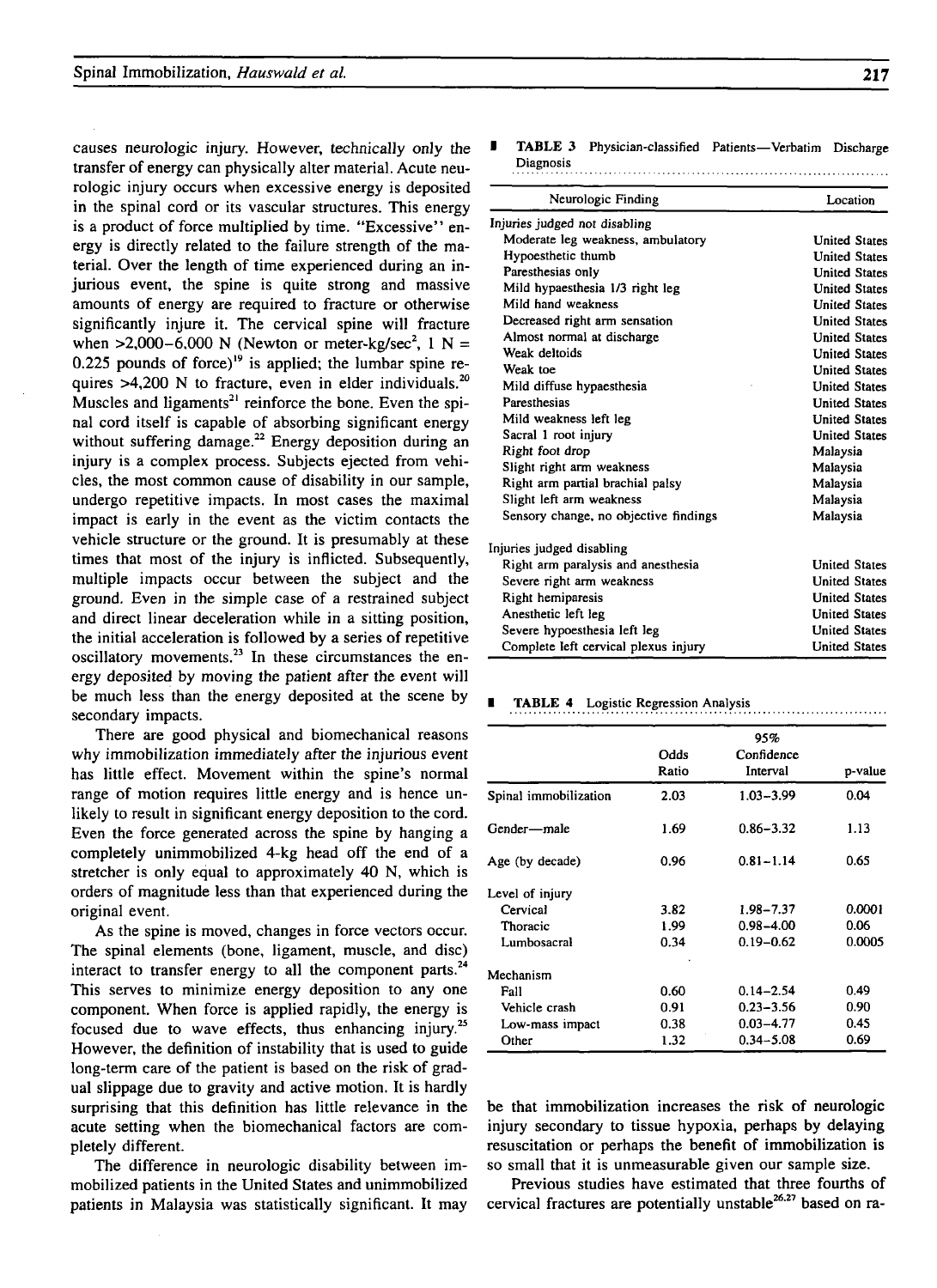diographic criteria. The actual percentage of injuries that are likely to be made worse by lack of immobilization during the immediate post-injury period is much smaller. The risk of neurologic deterioration is greatly exaggerated.

#### **LIMITATIONS AND FUTURE QUESTIONS** П

Our study has several shortcomings. Patients who died at the injury site or during transport are excluded. It is possible that some of these died as a result of high cord injuries, attendant loss of diaphragmatic function, and asphyxia. Most of these cord injuries are probably complete at the time of the injury and many of these patients have other fatal injuries, but it is possible that some partial lesions could have been completed during transport in Malaysia and resulted in death prior to admission. However, there were no survivors in Albuquerque with complete lesions above  $C_4$  during this period, either.

We did not attempt to match patients for the severity of their nonspinal injuries. The University of Malaya does not routinely use injury severity scores, and retrospective calculation of them would have been difficult. The use of mechanism of injury in our regression analysis partly corrects for this omission as does our entry criteria, which required that adequate energy be deposited to injure the spine.

It is possible that the injuries from New Mexico were more unstable or more severe. Indeed, our initial plan was to match injuries from our 2 sites and then compare outcomes. This proved impossible. Spinal injuries are idiosyncratic and no 2 are identical. Many injuries were merely described verbally in the radiologic and discharge notes. The severity of injury was poorly predicted by the description; for example, some "compression fractures" were associated with severe neurologic injuries, while others caused no neurologic injury at all. Fracture classification schemes are not well standardized and systems of classification are based on estimates of long-term instability which may, as noted above, be unrelated to shortterm stability. Even those injuries that were placed in discrete diagnostic categories were not matchable.

The number of patients available for comparison is relatively small. We chose to analyze only patients with injuries to the spine presenting to a single pair of mediumsized hospitals over a 5-year period. Inclusion of patients seen prior to 1988 or at other facilities would increase the differences in hospital treatment in our samples and make direct comparison more difficult. Although resources and clinical capabilities are similar in the 2 hospitals, they are not identical. We doubt that hospital care in Malaysia is significantly superior to that in the United States, but if this were the case, it would complicate our analysis. An important source of bias in our study is that only patients who proved to have spinal injuries were entered. The vast majority of trauma patients do not have a spinal injury and hence cannot benefit from spinal immobilization. As a result, our study design would tend to exaggerate any potential benefit of current protocols that require the immobilization of almost all trauma patients.

It is doubtful that this study can be duplicated in the future because Malaysia is now developing an EMS system and considerable publicity has recently been given to spinal immobilization in the mass media. Other population-based studies are urgently needed to confirm our data. Current spinal immobilization protocols have been developed without supporting clinical efficiency data. They may be overly conservative.

# **I** CONCLUSION

Comparison of spine injury patients from 2 study populations, one with out-of-hospital spinal immobilization and the other without, showed a higher rate of neurologic injury in the immobilized group. Acute spinal immobilization may not have significant benefit for the prevention of neurologic deterioration from unstable spinal fractures.

The authors acknowledge the assistance of the late Professor N. Subramanian, MBBS (Calc.), Head, Department of Orthopaedic Surgery, University Hospital, Malaysia, in the planning and data collection for this study.

#### **I REFERENCES**

**1.** Alexander RH, Proctor HJ. Advanced Trauma Life Support Course for Physicians. Chicago, IL: Committee on Trauma, American College of Surgeons, 1993, pp 21-2.

**2.** Rosen PB, McSwain NE Jr. Arata M. Stahl S, Mercer D. Comparison of two new immobilization collars. Ann Emerg Med. 1992; 21:1189- 95.

3. Chiles BW **111.** Cooper PR. Acute spinal injury. N Engl J Med. 1992; 334:514-20.

**4.** Graziano AF, Scheidel EA. Cline JR, Baer **IJ.** A radiographic comparison of prehospital cervical immobilization methods. Ann Emerg Med. 1987; 16:1127-31.

**5.** Podolsky **S.** Baraff **LJ.** Simon RR, Hoffman JR, Larmon B, Ablon W. Efficacy of cervical spine immobilization methods. J Trauma. 1983; 231461 *-5.* 

6. White AA, Panjabi MM. Clinical Biomechanics of the Spine. Philadelphia, PA: J. B. Lippincott, 1978.

**7.** Tator CH, Fehlings MG. Review of the secondary injury theory of acute spinal cord trauma with emphasis on vascular mechanisms. J Neu**rosurg.** 1991; 75: 15-26.

8. Tator CH. Review of experimental spinal cord injury with emphasis on **the** local and systemic circulatory effects. Neurochirurgie. 1991; **37:**  291 -302.

*9.* Davis JW, Phreaner DL. Hoyt DB, Mackersie RC. The etiology of missed cervical spine injuries. J Trauma. 1993; 34:342-6.

**10.** Terregino **CA,** Ross SE, Lipinski MF, Foreman J, Hughes R. **Se**lective indications for thoracic and lumbar radiography in blunt trauma. Ann Emerg Med. 1995; 26: 126-9.

**11.** Reid DC, Henderson R. Saboe L, Miller JD. Etiology and clinical course of missed spine fractures. J Trauma. 1987; 27:980-6.

**12.** Cordell WH, Hollingsworth JC. Olinger ML, Stroman **SJ,** Nelson